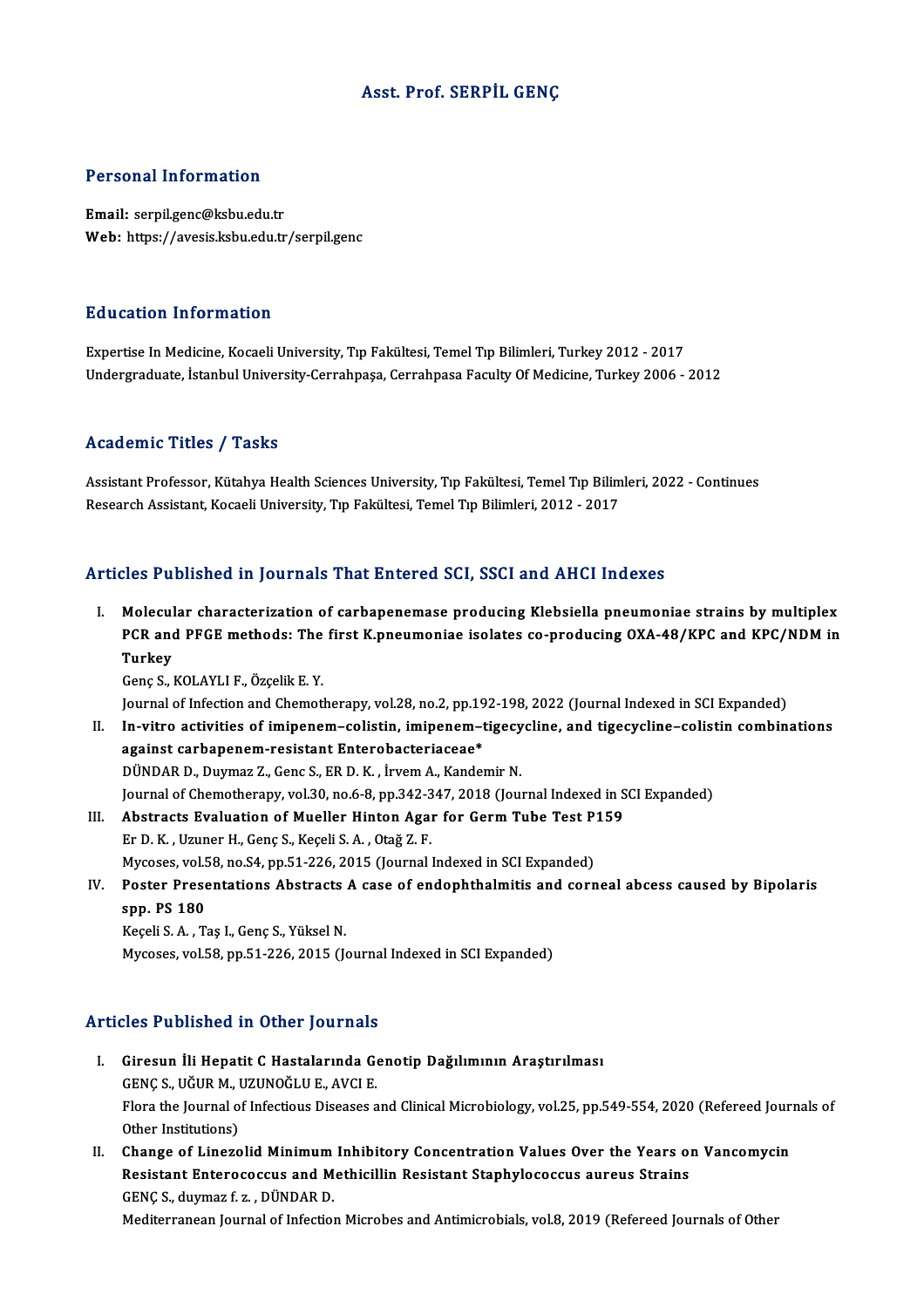Institutions)

Institutions)<br>III. Microbiological Evaluation of the Pathogens Isolated From the Endotracheal Aspirate Samples of the<br>Retients Followed in the Intensive Cane Unite: A One Year Betrespective Anglysis Institutions)<br>Microbiological Evaluation of the Pathogens Isolated From the Endotracheal Aspi<br>Patients Followed in the Intensive Care Units: A One-Year Retrospective Analysis<br>CENCS, VČUP M Microbiological<br>Patients Follow<br>GENÇ S., UĞUR M.<br>Klimik Dergisi (Kli Patients Followed in the Intensive Care Units: A One-Year Retrospective Analysis<br>GENÇ S., UĞUR M.<br>Klimik Dergisi/Klimik Journal, vol.31, pp.173-174, 2019 (Refereed Journals of Other Institutions)

IV. Three Year Resistance Profile of <i&amp;gt;Acinetobacter baumannii&amp;lt;/i&amp;gt; and Klimik Dergisi/Klimik Journal, vol.31, pp.173-174, 2019 (Refereed Journals of Other Institutions)<br>Three Year Resistance Profile of &amp;lt;i&amp;gt;Acinetobacter baumannii&amp;lt;/i&amp;gt; and<br>&amp;lt;i&amp;gt;Pseudomonas Three<br>&amp<br>Units<br><sup>UČUD</sup> <mark>&amp;lt;i&amp;;</mark><br>Units<br>UĞUR M., GENÇ S.<br>Turkish Journal oʻ Units<br>UĞUR M., GENÇ S.<br>Turkish Journal of Intensive Care, vol.17, pp.130-137, 2019 (Refereed Journals of Other Institutions)

- UĞUR M., GENÇ S.<br>Turkish Journal of Intensive Care, vol.17, pp.130-137, 2019 (Refereed Journa<br>V. Germ tüp testinin Müeller Hinton Agar ve serumda karşılaştırılması<br>FR D. K. UZUNER H. GENG S. KECELİ S. A. Turkish Journal of Intensive Care, vol.17, p.<br>Germ tüp testinin Müeller Hinton Aga:<br>ER D. K., UZUNER H., GENÇ S., KEÇELİ S. A.<br>Kosaali Üniversitesi Seğlik Bilimleri Dersisi ER D. K. , UZUNER H., GENÇ S., KEÇELİ S. A.<br>Kocaeli Üniversitesi Sağlık Bilimleri Dergisi, vol.1, no.1, pp.30-34, 2015 (Other Refereed National Journals) ER D. K., UZUNER H., GENÇ S., KEÇELİ S. A.<br>Kocaeli Üniversitesi Sağlık Bilimleri Dergisi, vol.1, no.1, pp.30-34, 2015 (Other Refereed National Journals)<br>VI. Escherichia coli ve Klebsiella pneumoniae Suşlarında GSBL Üretimi
- Kocaeli Üniversitesi Sağlık Bilimleri Dergisi, vol.1, no.1, pp.30-34, 2015 (<br>Escherichia coli ve Klebsiella pneumoniae Suşlarında GSBL Üre<br>Otomatize Sistemi ile Çift Disk Sinerji Testinin Karşılaştırılması<br>CENCS DÜNDARD Escherichia coli ve<br>Otomatize Sistemi<br>GENÇ S., DÜNDAR D.<br>Türk Milmebiyel Cem Otomatize Sistemi ile Çift Disk Sinerji Testinin Karşılaştırılması<br>GENÇ S., DÜNDAR D.<br>Türk Mikrobiyol Cem Derg, 2015 (Other Refereed National Journals)

## rurk мікгоріубі сеm Der<br>Books & Book Chapters<br>ooks & Book Char<br>I. Rhabdovirüsler<br>CENC S. KOLAYLI

I. Rhabdovirüsler<br>GENC S., KOLAYLI F.

in: Temel, Klinik ve tanısal tıbbi viroloji, Mustafa Altındiş, Editor, Nobel akademik yayıncılık, pp.321-327, 2018

### Refereed Congress / Symposium Publications in Proceedings

- efereed Congress / Symposium Publications in Proceedings<br>I. Tıbbi Mikrobiyoloji laboratuvarında MYLA istatistik modülüyle veri analizi<br>IIZINOČLUE CENCS JIČIR M TUDE GÜNGLUES / DJ INPUBLI<br>Tıbbi Mikrobiyoloji laboratuv<br>UZUNOĞLU E., GENÇ S., UĞUR M.<br>E. Hlusel Klinik Mikrobiyoloji Kez Tıbbi Mikrobiyoloji laboratuvarında MYLA istatistik modülüyle veri analizi<br>UZUNOĞLU E., GENÇ S., UĞUR M.<br>5. Ulusal Klinik Mikrobiyoloji Kongresi, İzmir, Turkey, 28 October - 01 November 2019<br>Bir üniyersite bastanesinde ses UZUNOĞLU E., GENÇ S., UĞUR M.<br>5. Ulusal Klinik Mikrobiyoloji Kongresi, İzmir, Turkey, 28 October - 01 November 2019<br>II. Bir üniversite hastanesinde çeşitli klinik örneklerden izole edilen Klebsiellapneumoniaeizolatları
- 5. Ulusal Klinik Mikrobiyoloji Kongresi<br>Bir üniversite hastanesinde çeşitl<br>dağılımı ve bir yıllık direnç profil<br>UĞUP M. GENG S. UZUNOĞI U E dağılımı ve bir yıllık direnç profil<br>UĞUR M., GENÇ S., UZUNOĞLU E. 5.UlusalKlinikMikrobiyolojiKongresi, İzmir,Turkey,28October -01November 2019 UĞUR M., GENÇ S., UZUNOĞLU E.<br>5. Ulusal Klinik Mikrobiyoloji Kongresi, İzmir, Turkey, 28 October - 01 November 2019<br>III. Giresun ilinde erişkin hastalarda kızamık, kızamıkçık, kabakulak ve su çiçeği bağışıklık durumunu

Giresun ilinde erişkin hastala<br>değerlendirilmesi<br>GENÇ S., UĞUR M., UZUNOĞLU E.<br>5. Ulucel Klinik Milmebiyeleji Ker

değerlendirilmesi<br>GENÇ S., UĞUR M., UZUNOĞLU E.

5.UlusalKlinikMikrobiyolojiKongresi, İzmir,Turkey,28October -01November 2019

IV. Trichosporonasahii'nin etken olduğu bir idrar yolu enfeksiyonu UĞURM.,GENÇS.,UZUNOĞLUE.

5.UlusalKlinikMikrobiyolojiKongresi, İzmir,Turkey,28October -01November 2019

### UĞUR M., GENÇ S., UZUNOĞLU E.<br>5. Ulusal Klinik Mikrobiyoloji Kongresi, İzmir, Turkey, 28 October - 01 November 2019<br>1. Bir üniversite hastanesinde 2016-2018 yılları arasında izole edilen S.aureusizolatlarının antibiyotik<br>1 5. Ulusal Klinik Mil<br>Bir üniversite ha<br>duyarlılıkprofili<br>GENG S. HČUP M Bir üniversite hastanesinde 2<br>duyarlılıkprofili<br>GENÇ S., UĞUR M., UZUNOĞLU E.<br>E. Ulucel Klinik Milmebiyeleji Ker duyarlılıkprofili<br>GENÇ S., UĞUR M., UZUNOĞLU E.<br>5. Ulusal Klinik Mikrobiyoloji Kongresi, İzmir, Turkey, 28 October - 01 November 2019<br>Asinatabastarbaymannii ve Besudamanassasıyısınassisalatlarında Vitak 2 ka

GENÇ S., UĞUR M., UZUNOĞLU E.<br>5. Ulusal Klinik Mikrobiyoloji Kongresi, İzmir, Turkey, 28 October - 01 November 2019<br>VI. Acinetobacterbaumannii ve Pseudomonasaeruginosaizolatlarında Vitek-2 kolistinMİK sonuçlarının<br>ther 5. Ulusal Klinik Mikrobiyoloji Kongresi, İzmir, Turkey, 28 October - 01 November 2019<br>Acinetobacterbaumannii ve Pseudomonasaeruginosaizolatlarında Vitek-2 kolist<br>thermofisherscientificfrcol sıvı mikrodilüsyon kit sonuçları Acinetobacterbaumannii ve F<br>thermofisherscientificfrcol sı<br>GENÇ S., UĞUR M., UZUNOĞLU E.<br>E. Ulucel Klinik Milmebiyeleji Ker thermofisherscientificfrcol sıvı mikrodilüsyon kit sonuçları ile karşılaştırılması<br>GENÇ S., UĞUR M., UZUNOĞLU E.<br>5. Ulusal Klinik Mikrobiyoloji Kongresi, İzmir, Turkey, 28 October - 01 November 2019

VII. Giresun ilinde HCVgenotip dağılımı